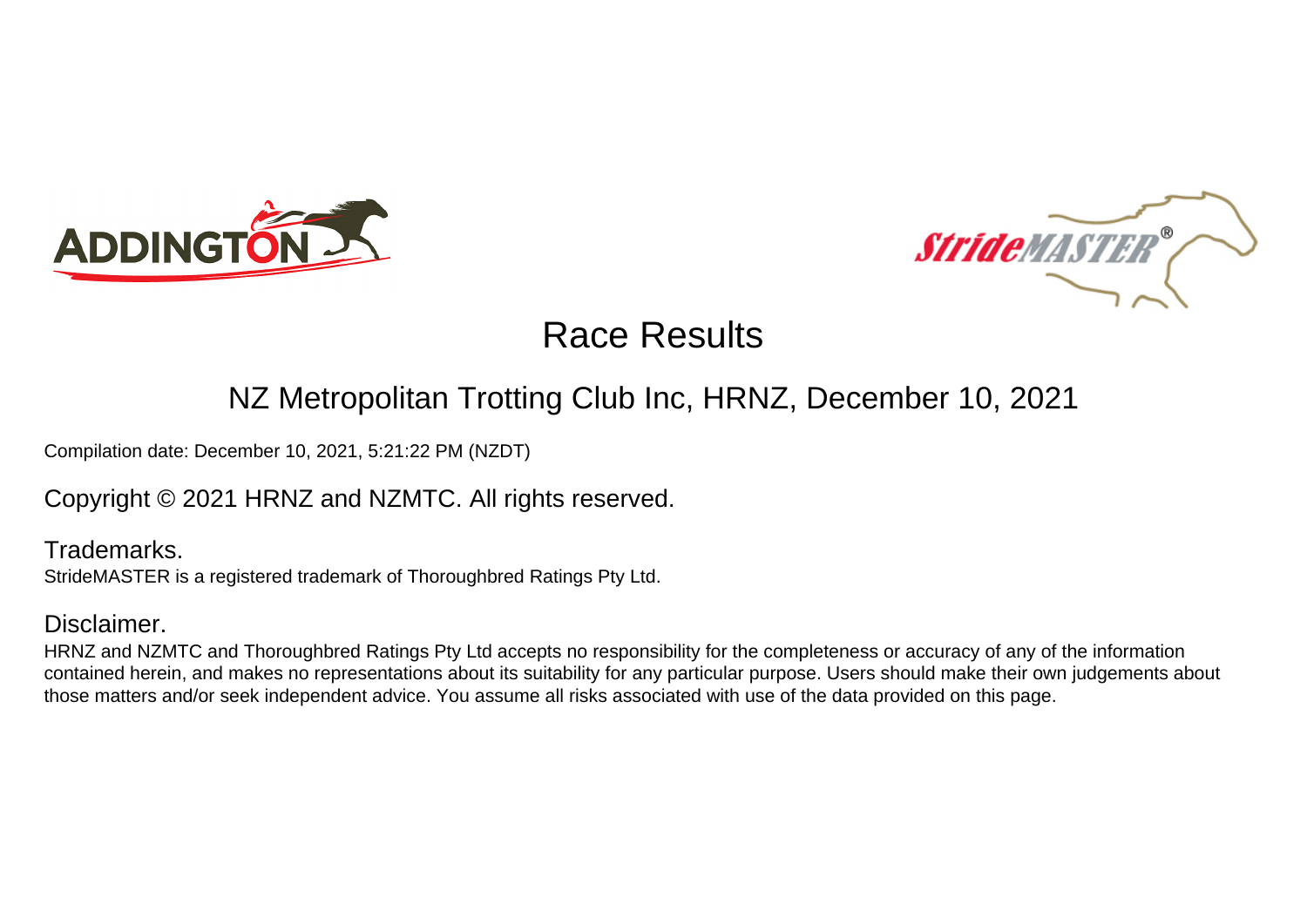



### December 10, 2021, Race 1, AVON CITY FORD MOBILE TROT, Distance 1980m, Addington - Survey 1980m

|     | Result   TAB no. | Horse (Barrier)              | 1980 to | 1800m to | 1600m to | 1400m to | 1200m to | 1000m to | 800m to | 600 <sub>m</sub> to | 400m to | 200 <sub>m</sub> to | <b>Total or</b> | Margin |
|-----|------------------|------------------------------|---------|----------|----------|----------|----------|----------|---------|---------------------|---------|---------------------|-----------------|--------|
| 1st | 6                | <b>Fighting Fire (5)</b>     | 1800m   | 1600m    | 1400m    | 1200m    | 1000m    | 800m     | 600m    | 400m                | 200m    | <b>WP</b>           | Average         |        |
|     |                  | Position in running (margin) |         | 1(0.0)   | 1(0.0)   | 1(0.0)   | 1(0.0)   | 1(0.0)   | 1(0.0)  | 1(0.0)              | 1(0.0)  | 1(0.0)              |                 | 0.00   |
|     |                  | Sectional time (s)           | 12.04   | 14.12    | 15.65    | 16.14    | 15.85    | 15.39    | 14.64   | 14.85               | 15.08   | 14.97               |                 |        |
|     |                  | Cumulative time (s)          | 148.73  | 136.69   | 122.57   | 106.92   | 90.78    | 74.93    | 59.54   | 44.90               | 30.05   | 14.97               | 2:28.73         |        |
|     |                  | Speed (m/s)                  | 14.95   | 14.16    | 12.78    | 12.39    | 12.62    | 13.00    | 13.66   | 13.47               | 13.26   | 13.36               | 13.31           |        |
|     |                  | Stride length (m)            | 6.59    | 6.53     | 6.19     | 6.06     | 6.14     | 6.19     | 6.41    | 6.37                | 6.27    | 6.16                | 6.28            |        |
|     |                  | Stride duration (s)          | 0.438   | 0.461    | 0.485    | 0.489    | 0.487    | 0.476    | 0.470   | 0.473               | 0.472   | 0.461               | 0.472           |        |
|     |                  | Stride efficiency (%)        | 67.93   | 66.56    | 59.97    | 57.38    | 59.00    | 59.89    | 64.30   | 63.35               | 61.35   | 59.28               | 61.71           |        |
|     |                  | Stride count                 | 27.30   | 30.65    | 32.28    | 33.00    | 32.55    | 32.31    | 31.18   | 31.41               | 31.92   | 32.47               | 315.07          |        |











Stride duration



Stride efficiency 100 %



Note: Horizontal distance axis grid lines are 200m furlongs.

#### Disclaimer.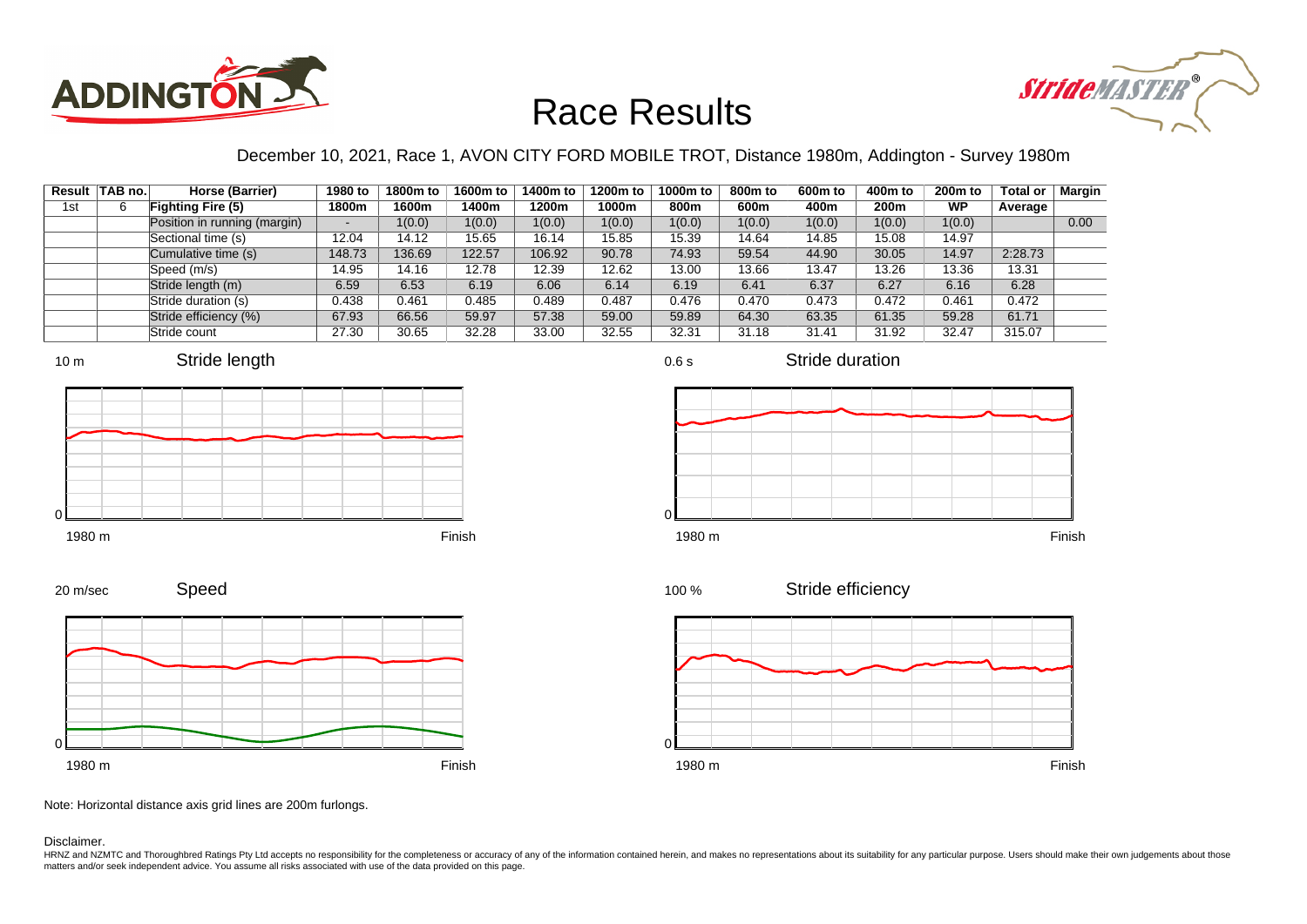



### December 10, 2021, Race 1, AVON CITY FORD MOBILE TROT, Distance 1980m, Addington - Survey 1980m

0.6 s

|     | Result   TAB no. | Horse (Barrier)              | 1980 to | 1800m to | 1600m to | 1400m to | 1200m to | 1000m to | 800m to | 600 <sub>m</sub> to | 400m to | 200 <sub>m</sub> to | <b>Total or</b> | Margin |
|-----|------------------|------------------------------|---------|----------|----------|----------|----------|----------|---------|---------------------|---------|---------------------|-----------------|--------|
| 2nd | 3                | Trixton Time (2)             | 1800m   | 1600m    | 1400m    | 1200m    | 1000m    | 800m     | 600m    | 400m                | 200m    | <b>WP</b>           | Average         |        |
|     |                  | Position in running (margin) |         | 4(2.9)   | 5(8.1)   | 5(7.0)   | 5(6.1)   | 8(6.9)   | 7(5.9)  | 6(4.0)              | 5(4.1)  | 3(3.3)              |                 | 0.70   |
|     |                  | Sectional time (s)           | 12.58   | 14.98    | 15.48    | 15.98    | 15.98    | 15.22    | 14.32   | 14.87               | 14.94   | 14.49               |                 |        |
|     |                  | Cumulative time (s)          | 148.84  | 136.26   | 121.28   | 105.80   | 89.82    | 73.84    | 58.62   | 44.30               | 29.43   | 14.49               | 2:28.84         |        |
|     |                  | Speed (m/s)                  | 14.31   | 13.35    | 12.92    | 12.52    | 12.52    | 13.14    | 13.97   | 13.45               | 13.39   | 13.80               | 13.30           |        |
|     |                  | Stride length (m)            | 6.52    | 6.44     | 6.36     | 6.18     | 6.18     | 6.18     | 6.53    | 6.34                | 6.03    | 6.16                | 6.29            |        |
|     |                  | Stride duration (s)          | 0.452   | 0.482    | 0.493    | 0.494    | 0.494    | 0.470    | 0.467   | 0.471               | 0.451   | 0.446               | 0.473           |        |
|     |                  | Stride efficiency (%)        | 66.50   | 64.79    | 63.30    | 59.75    | 59.63    | 59.67    | 66.58   | 62.76               | 56.80   | 59.32               | 61.74           |        |
|     |                  | Stride count                 | 27.59   | 31.06    | 31.42    | 32.34    | 32.38    | 32.37    | 30.64   | 31.56               | 33.17   | 32.46               | 314.99          |        |









Stride duration





Speed 20 m/sec



Note: Horizontal distance axis grid lines are 200m furlongs.

Disclaimer.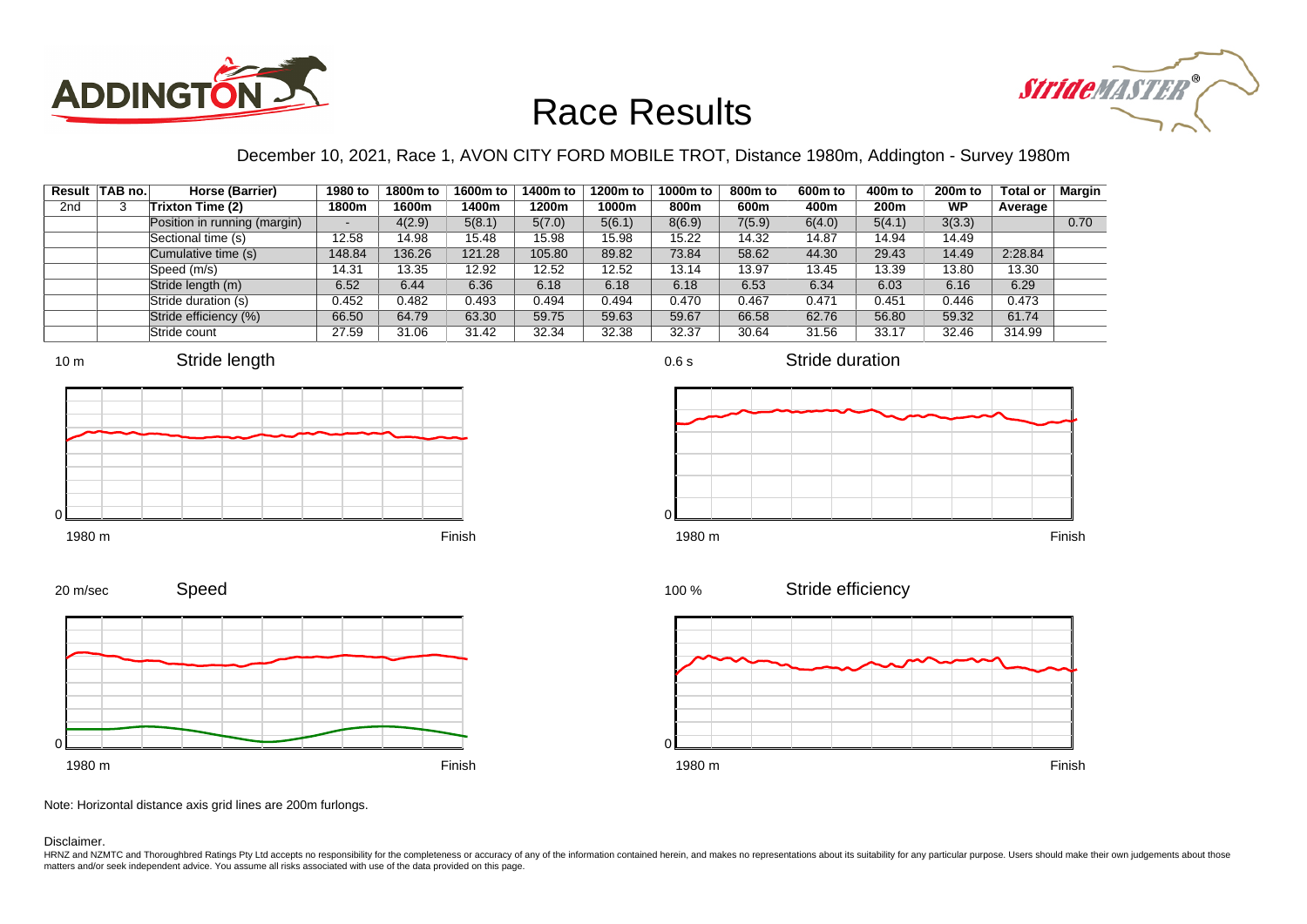



### December 10, 2021, Race 1, AVON CITY FORD MOBILE TROT, Distance 1980m, Addington - Survey 1980m

|     | Result TAB no. | Horse (Barrier)              | 1980 to | 1800m to | 1600m to | 1400m to | 1200m to | 1000m to | 800m to | 600m to | 400m to          | 200 <sub>m</sub> to | <b>Total or</b> | Margin |
|-----|----------------|------------------------------|---------|----------|----------|----------|----------|----------|---------|---------|------------------|---------------------|-----------------|--------|
| 3rd |                | <b>Idle Stuartia (4)</b>     | 1800m   | 1600m    | 1400m    | 1200m    | 1000m    | 800m     | 600m    | 400m    | 200 <sub>m</sub> | WP                  | Average         |        |
|     |                | Position in running (margin) |         | 2(0.7)   | 2(4.2)   | 2(3.5)   | 2(2.3)   | 2(2.1)   | 2(2.1)  | 2(1.9)  | 2(2.2)           | 2(2.0)              |                 | 1.90   |
|     |                | Sectional time (s)           | 12.27   | 14.71    | 15.53    | 15.94    | 15.80    | 15.38    | 14.62   | 14.90   | 15.04            | 14.87               |                 |        |
|     |                | Cumulative time (s)          | 149.06  | 136.79   | 122.08   | 106.55   | 90.61    | 74.81    | 59.43   | 44.81   | 29.91            | 14.87               | 2:29.06         |        |
|     |                | Speed (m/s)                  | 14.67   | 13.60    | 12.88    | 12.55    | 12.66    | 13.00    | 13.68   | 13.42   | 13.30            | 13.45               | 13.28           |        |
|     |                | Stride length (m)            | 7.45    | 6.36     | 6.17     | 6.13     | 6.20     | 6.43     | 6.58    | 6.53    | 6.25             | 6.52                | 6.43            |        |
|     |                | Stride duration (s)          | 0.504   | 0.468    | 0.479    | 0.489    | 0.490    | 0.494    | 0.481   | 0.487   | 0.470            | 0.485               | 0.484           |        |
|     |                | Stride efficiency (%)        | 86.79   | 63.11    | 59.44    | 58.81    | 60.00    | 64.54    | 67.72   | 66.72   | 61.11            | 66.42               | 64.71           |        |
|     |                | Stride count                 | 24.15   | 31.47    | 32.43    | 32.60    | 32.28    | 31.12    | 30.38   | 30.61   | 31.98            | 30.68               | 307.70          |        |









Note: Horizontal distance axis grid lines are 200m furlongs.

#### Disclaimer.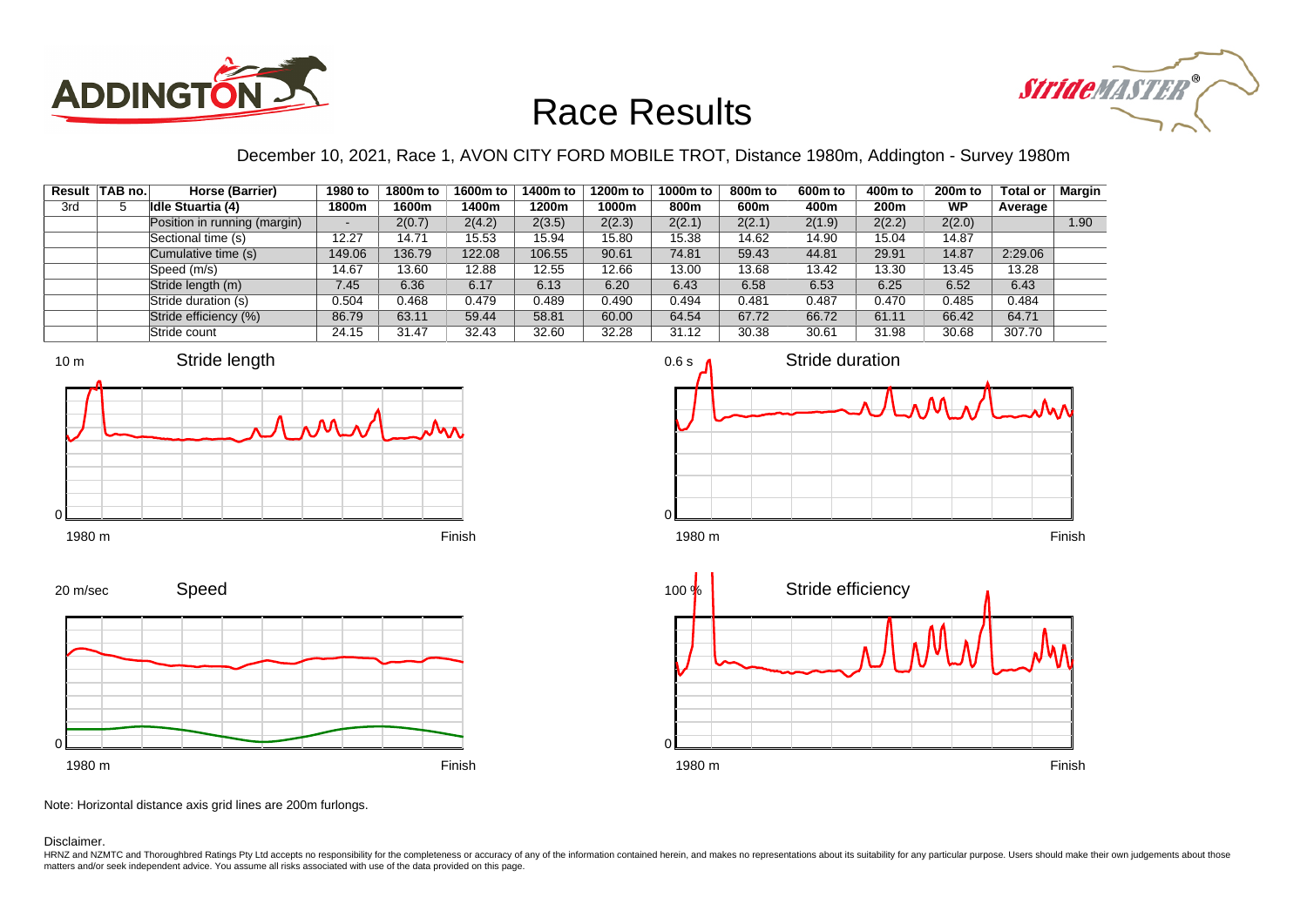



### December 10, 2021, Race 1, AVON CITY FORD MOBILE TROT, Distance 1980m, Addington - Survey 1980m

| Result | TAB no. | Horse (Barrier)              | 1980 to | 1800m to | 1600m to | 1400m to | 1200m to | 1000m to | 800 <sub>m</sub> to | 600 <sub>m</sub> to | 400m to | 200 <sub>m</sub> to | <b>Total or</b> | Margin |
|--------|---------|------------------------------|---------|----------|----------|----------|----------|----------|---------------------|---------------------|---------|---------------------|-----------------|--------|
| 4th    | 9       | Flyin Sid (0)                | 1800m   | 1600m    | 1400m    | 1200m    | 1000m    | 800m     | 600m                | 400m                | 200m    | <b>WP</b>           | Average         |        |
|        |         | Position in running (margin) |         | 8(8.5)   | 7(11.4)  | 6(8.5)   | 7(7.4)   | 7(6.4)   | 8(6.4)              | 8(5.5)              | 8(5.8)  | 7(6.2)              |                 | 4.70   |
|        |         | Sectional time (s)           | 13.45   | 14.61    | 15.17    | 15.95    | 15.69    | 15.37    | 14.50               | 14.90               | 15.13   | 14.79               |                 |        |
|        |         | Cumulative time (s)          | 149.56  | 136.11   | 121.50   | 106.33   | 90.38    | 74.69    | 59.32               | 44.82               | 29.92   | 14.79               | 2:29.56         |        |
|        |         | Speed (m/s)                  | 13.38   | 13.69    | 13.18    | 12.54    | 12.75    | 13.01    | 13.79               | 13.42               | 13.22   | 13.52               | 13.24           |        |
|        |         | Stride length (m)            | 6.31    | 6.22     | 6.14     | 5.94     | 6.02     | 6.03     | 6.19                | 6.27                | 6.10    | 5.96                | 6.12            |        |
|        |         | Stride duration (s)          | 0.449   | 0.455    | 0.466    | 0.474    | 0.472    | 0.464    | 0.449               | 0.467               | 0.461   | 0.441               | 0.462           |        |
|        |         | Stride efficiency (%)        | 62.31   | 60.53    | 58.97    | 55.13    | 56.67    | 56.87    | 59.84               | 61.50               | 58.10   | 55.54               | 58.43           |        |
|        |         | Stride count                 | 28.51   | 32.14    | 32.56    | 33.67    | 33.21    | 33.15    | 32.32               | 31.88               | 32.80   | 33.55               | 323.79          |        |













Speed 20 m/sec



Note: Horizontal distance axis grid lines are 200m furlongs.

Disclaimer.

HRNZ and NZMTC and Thoroughbred Ratings Pty Ltd accepts no responsibility for the completeness or accuracy of any of the information contained herein, and makes no representations about its suitability for any particular p matters and/or seek independent advice. You assume all risks associated with use of the data provided on this page.

0.6 s

Stride duration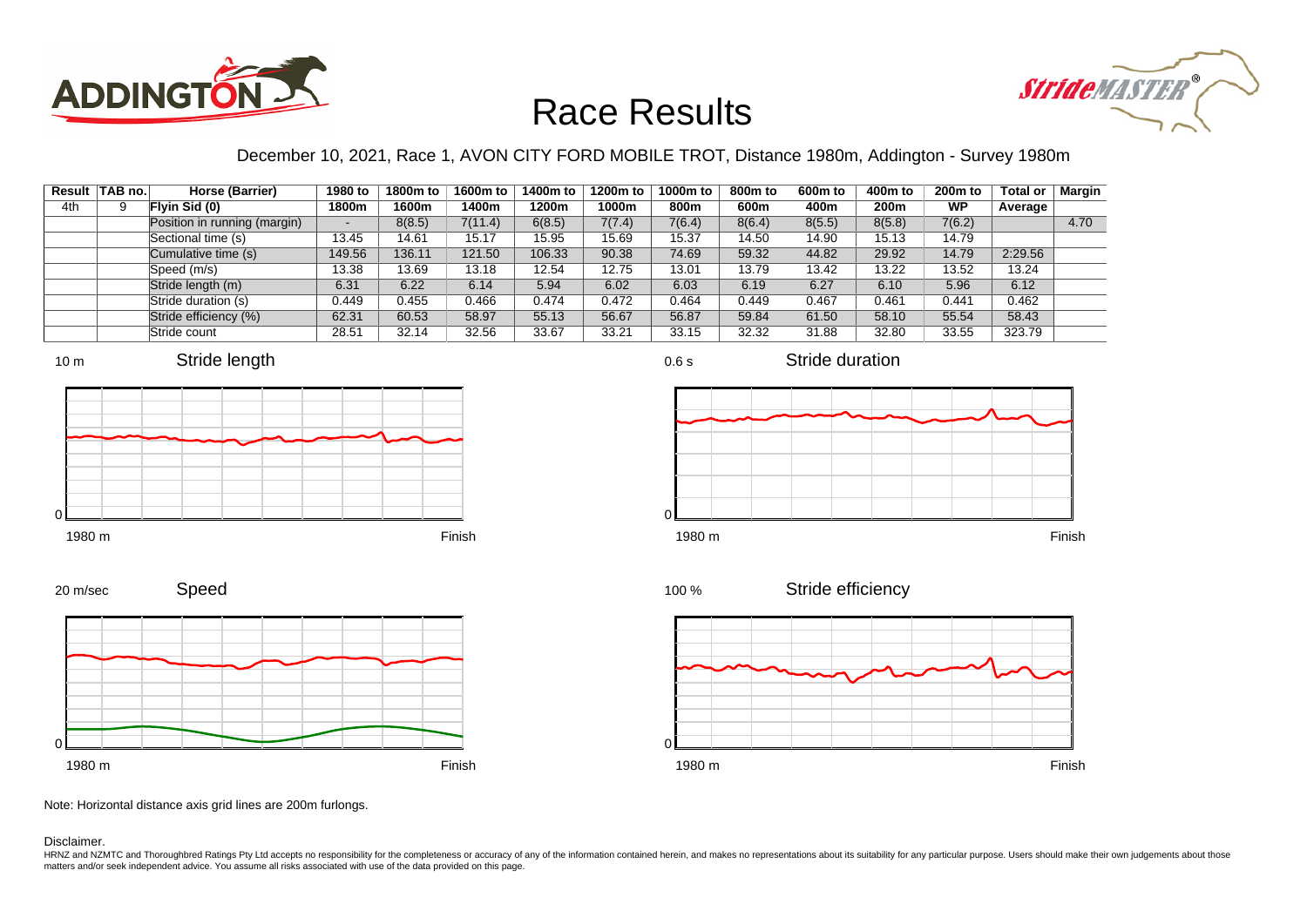



### December 10, 2021, Race 1, AVON CITY FORD MOBILE TROT, Distance 1980m, Addington - Survey 1980m

|     | Result TAB no. | Horse (Barrier)              | 1980 to | 1800m to | 1600m to | 1400m to | 1200m to | 1000m to | 800m to | 600 <sub>m</sub> to | 400m to | 200 <sub>m</sub> to | <b>Total or</b> | Margin |
|-----|----------------|------------------------------|---------|----------|----------|----------|----------|----------|---------|---------------------|---------|---------------------|-----------------|--------|
| 5th |                | Ready I Am (1)               | 1800m   | 1600m    | 1400m    | 1200m    | 1000m    | 800m     | 600m    | 400m                | 200m    | <b>WP</b>           | Average         |        |
|     |                | Position in running (margin) |         | 5(3.2)   | 4(6.5)   | 4(5.3)   | 4(4.6)   | 4(4.0)   | 4(4.1)  | 5(3.8)              | 6(4.5)  | 4(4.1)              |                 | 5.10   |
|     |                | Sectional time (s)           | 12.79   | 14.66    | 15.45    | 16.03    | 15.75    | 15.39    | 14.60   | 14.95               | 15.01   | 15.02               |                 |        |
|     |                | Cumulative time (s)          | 149.65  | 136.86   | 122.20   | 106.75   | 90.72    | 74.97    | 59.58   | 44.98               | 30.03   | 15.02               | 2:29.65         |        |
|     |                | Speed (m/s)                  | 14.07   | 13.64    | 12.94    | 12.48    | 12.70    | 13.00    | 13.70   | 13.38               | 13.32   | 13.32               | 13.23           |        |
|     |                | Stride length (m)            | 6.03    | 6.04     | 5.99     | 5.91     | 5.93     | 5.95     | 6.11    | 6.05                | 5.97    | 5.81                | 5.98            |        |
|     |                | Stride duration (s)          | 0.418   | 0.442    | 0.463    | 0.474    | 0.467    | 0.458    | 0.446   | 0.453               | 0.448   | 0.437               | 0.452           |        |
|     |                | Stride efficiency (%)        | 56.89   | 56.92    | 56.14    | 54.56    | 55.01    | 55.37    | 58.26   | 57.24               | 55.75   | 52.76               | 55.85           |        |
|     |                | Stride count                 | 29.83   | 33.14    | 33.37    | 33.85    | 33.71    | 33.60    | 32.75   | 33.05               | 33.48   | 34.42               | 331.20          |        |







0.6 s



Stride duration









Speed 20 m/sec



Note: Horizontal distance axis grid lines are 200m furlongs.

#### Disclaimer.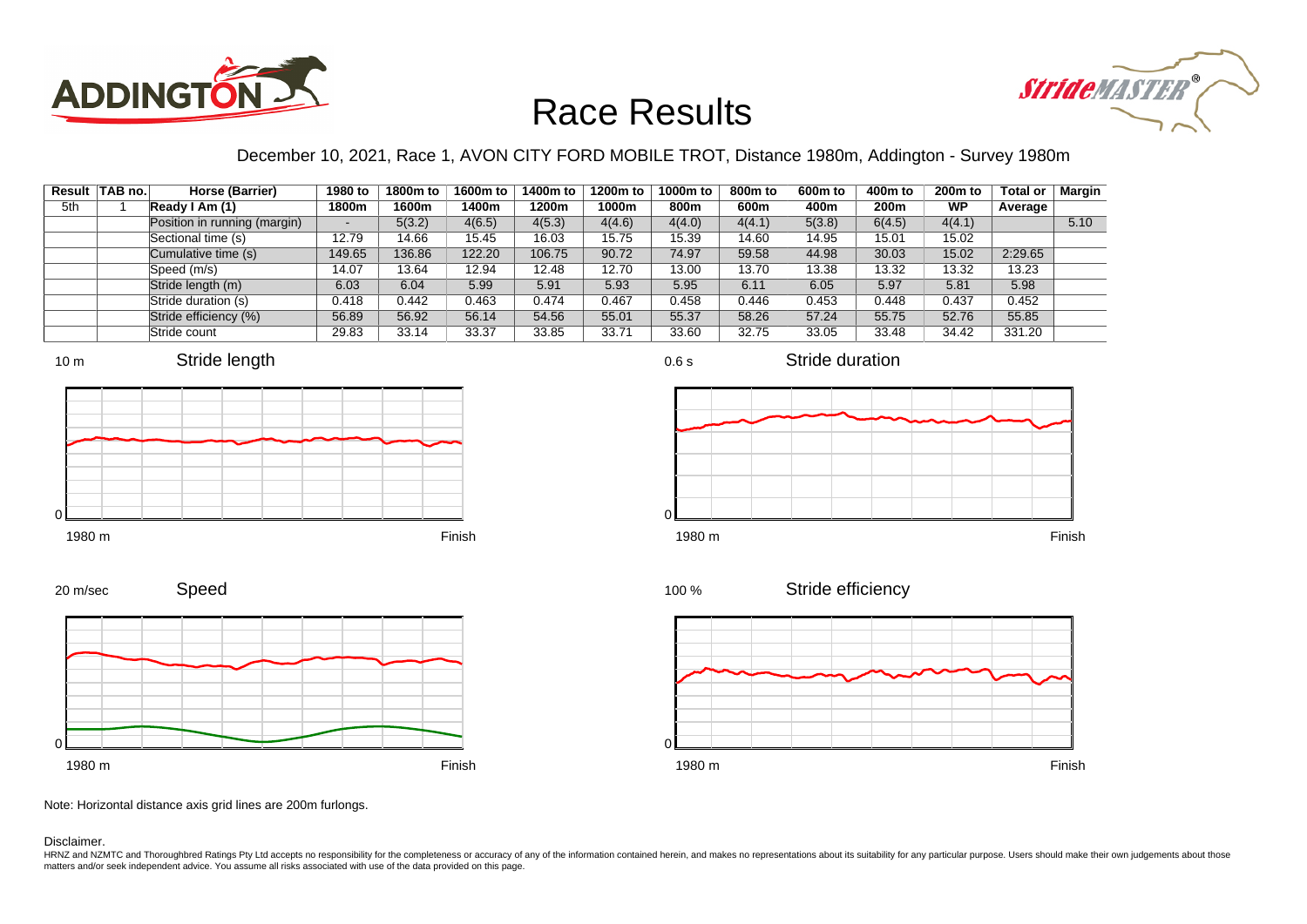



### December 10, 2021, Race 1, AVON CITY FORD MOBILE TROT, Distance 1980m, Addington - Survey 1980m

0.6 s

| Result | TAB no. | Horse (Barrier)              | 1980 to | 1800m to | 1600m to | 1400m to | 1200m to | 1000m to | 800m to | 600 <sub>m</sub> to | 400m to | 200 <sub>m</sub> to | <b>Total or</b> | Margin |
|--------|---------|------------------------------|---------|----------|----------|----------|----------|----------|---------|---------------------|---------|---------------------|-----------------|--------|
| 6th    | 8       | Sods Law (7)                 | 1800m   | 1600m    | 1400m    | 1200m    | 1000m    | 800m     | 600m    | 400m                | 200m    | <b>WP</b>           | Average         |        |
|        |         | Position in running (margin) |         | 3(0.9)   | 3(6.1)   | 3(5.1)   | 3(4.2)   | 5(4.7)   | 6(5.0)  | 7(4.1)              | 7(5.7)  | 8(7.1)              |                 | 6.80   |
|        |         | Sectional time (s)           | 12.22   | 14.99    | 15.49    | 15.98    | 15.93    | 15.44    | 14.50   | 15.11               | 15.31   | 14.99               |                 |        |
|        |         | Cumulative time (s)          | 149.96  | 137.74   | 122.75   | 107.26   | 91.28    | 75.35    | 59.91   | 45.41               | 30.30   | 14.99               | 2:29.96         |        |
|        |         | Speed (m/s)                  | 14.73   | 13.34    | 12.91    | 12.52    | 12.55    | 12.95    | 13.79   | 13.24               | 13.06   | 13.34               | 13.20           |        |
|        |         | Stride length (m)            | 6.48    | 6.19     | 6.12     | 6.01     | 5.97     | 6.05     | 6.41    | 6.25                | 6.13    | 6.17                | 6.17            |        |
|        |         | Stride duration (s)          | 0.438   | 0.463    | 0.474    | 0.480    | 0.476    | 0.467    | 0.464   | 0.472               | 0.470   | 0.463               | 0.467           |        |
|        |         | Stride efficiency (%)        | 65.65   | 59.78    | 58.43    | 56.50    | 55.78    | 57.12    | 64.12   | 60.95               | 58.79   | 59.56               | 59.50           |        |
|        |         | Stride count                 | 27.77   | 32.33    | 32.71    | 33.26    | 33.48    | 33.08    | 31.22   | 32.02               | 32.61   | 32.40               | 320.88          |        |











Stride efficiency 100 %



Speed 20 m/sec



Note: Horizontal distance axis grid lines are 200m furlongs.

Disclaimer.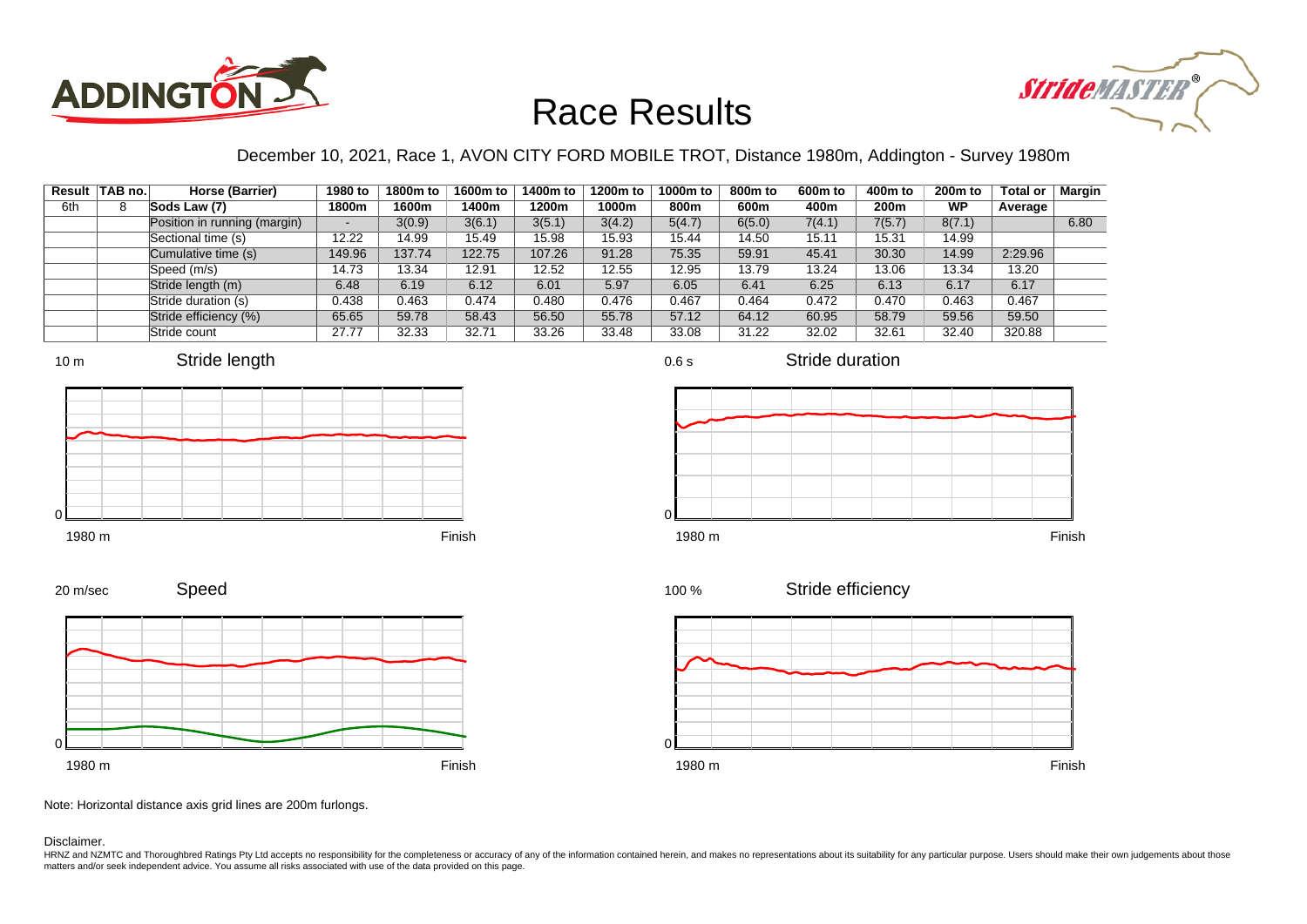



### December 10, 2021, Race 1, AVON CITY FORD MOBILE TROT, Distance 1980m, Addington - Survey 1980m

0.6 s

|     | Result   TAB no. | Horse (Barrier)              | 1980 to | 1800m to | 1600m to | 1400m to | 1200m to | 1000m to | 800m to | 600 <sub>m</sub> to | 400m to | 200 <sub>m</sub> to | <b>Total or</b> | Margin |
|-----|------------------|------------------------------|---------|----------|----------|----------|----------|----------|---------|---------------------|---------|---------------------|-----------------|--------|
| 7th |                  | Kenny Keko (3)               | 1800m   | 1600m    | 1400m    | 1200m    | 1000m    | 800m     | 600m    | 400m                | 200m    | <b>WP</b>           | Average         |        |
|     |                  | Position in running (margin) |         | 6(4.7)   | 6(10.4)  | 7(9.4)   | 8(8.1)   | 6(5.7)   | 5(4.1)  | 4(2.2)              | 3(2.5)  | 5(4.1)              |                 | 8.50   |
|     |                  | Sectional time (s)           | 13.01   | 15.06    | 15.49    | 15.92    | 15.44    | 15.12    | 14.32   | 14.90               | 15.34   | 15.65               |                 |        |
|     |                  | Cumulative time (s)          | 150.25  | 137.24   | 122.18   | 106.69   | 90.77    | 75.33    | 60.21   | 45.89               | 30.99   | 15.65               | 2:30.25         |        |
|     |                  | Speed (m/s)                  | 13.83   | 13.28    | 12.91    | 12.56    | 12.95    | 13.23    | 13.97   | 13.42               | 13.04   | 12.78               | 13.18           |        |
|     |                  | Stride length (m)            | 6.07    | 5.88     | 5.84     | 5.79     | 5.74     | 5.73     | 5.95    | 5.79                | 5.69    | 5.79                | 5.82            |        |
|     |                  | Stride duration (s)          | 0.429   | 0.443    | 0.452    | 0.461    | 0.444    | 0.433    | 0.426   | 0.431               | 0.437   | 0.453               | 0.442           |        |
|     |                  | Stride efficiency (%)        | 57.65   | 54.04    | 53.29    | 52.33    | 51.57    | 51.27    | 55.33   | 52.36               | 50.64   | 52.34               | 52.98           |        |
|     |                  | Stride count                 | 29.64   | 34.01    | 34.25    | 34.56    | 34.82    | 34.92    | 33.61   | 34.55               | 35.13   | 34.56               | 340.05          |        |







Stride duration



Speed 20 m/sec



1980 m Finish

Stride efficiency 100 %



Note: Horizontal distance axis grid lines are 200m furlongs.

Disclaimer.

0